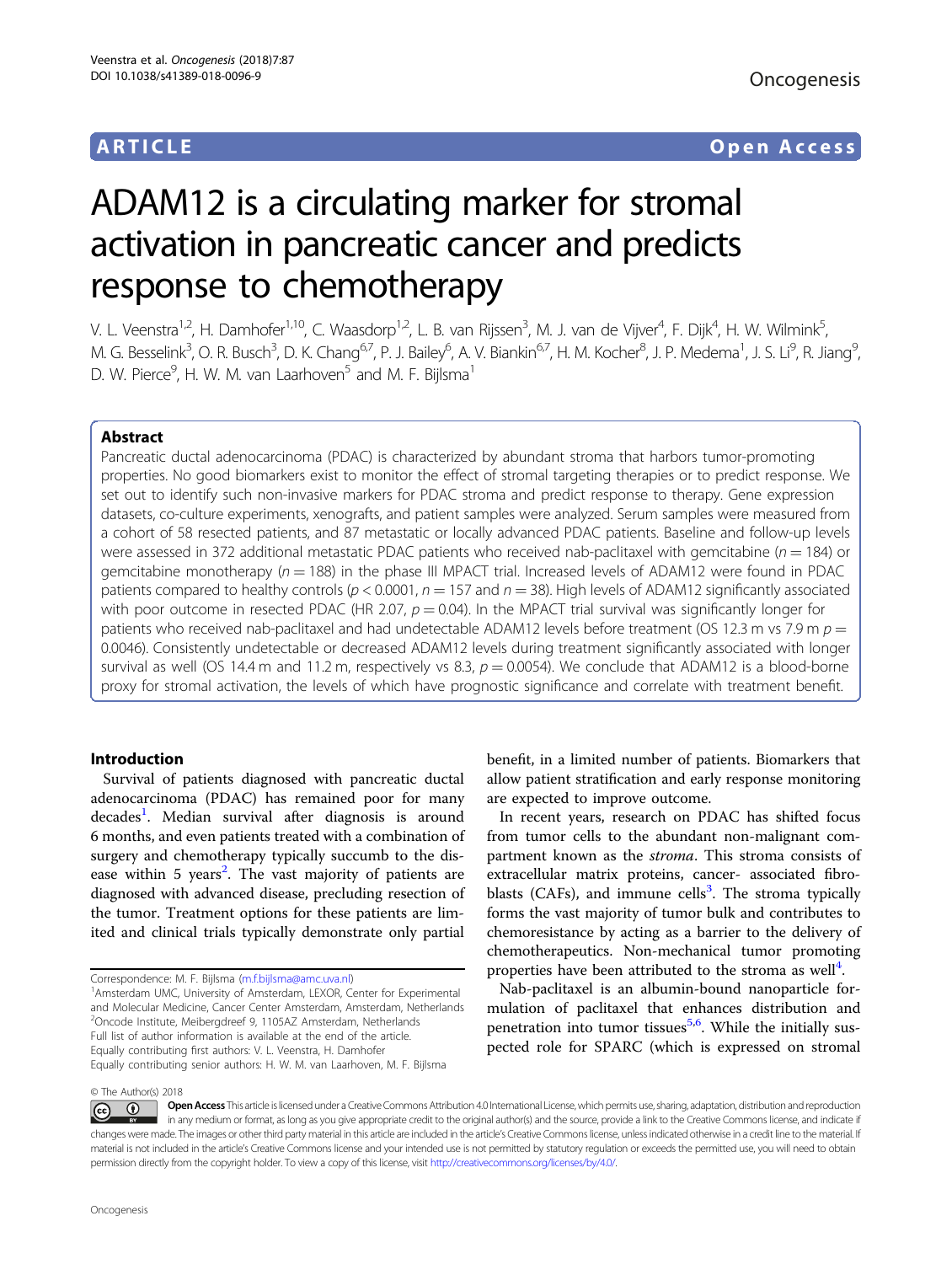fibroblasts and binds albumin) in conferring enhanced sensitivity to nab-paclitaxel in PDAC was not con-firmed<sup>[7](#page-9-0),[8](#page-9-0)</sup>. The combination of nab-paclitaxel with gemcitabine is effective compared to gemcitabine monotherapy and median survival increases from 6.6 to 8.7 months<sup>[9](#page-9-0)</sup>. Other stroma targeting agents have also been tested in trials, but these have failed to demonstrate favorable outcomes $^{10}$ . Given the practical hurdles to obtaining tissue from the pancreas for histopathological assessment, good non-invasive markers are urgently needed that inform on the PDAC stroma to allow selection of patients for stroma-targeting therapies, and/or to monitor the response to such regimens. Currently, there is a paucity of such markers $^{11}$ .

ADAM12 is a member of the A Disintegrin And Metalloproteases (ADAM) protein family and harbors extracellular metalloprotease, and intracellular signaling properties. The protein is involved in cell adhesion by binding to integrins and syndecans, as well as the proteolytic cleavage of substrates from producing cells, a process known as ectodomain shedding $12$ . Cancer-related substrates of ADAM12 include epidermal growth factor (EGF), and Sonic Hedgehog  $(SHH)^{13-15}$  $(SHH)^{13-15}$  $(SHH)^{13-15}$ . Expression of ADAM12 is elevated in glioblastoma, breast, bladder, lung, prostate, and liver cancer<sup>[16](#page-9-0)–[21](#page-9-0)</sup>. ADAM12 expression correlates with tumor stage in breast and bladder cancer, and is prognostic in small cell lung cancer $16,21,22$ . A previous study showed the upregulation of ADAM12 in pancreatic CAFs compared to fibroblasts from nonneoplastic tissue, but the clinical or functional relevance was not explored<sup>23</sup>. Here, we show that ADAM12 is associated with the activated stroma, and poor-prognosis mesenchymal molecular subclasses, in PDAC. It is elevated in the serum of PDAC patients and associates with poor outcome. In an exploratory analysis of patients treated with nab-paclitaxel and gemcitabine, circulating ADAM12 levels predicted outcome.

#### Results

# ADAM12 associates with activated pancreatic cancer stroma and poor-prognosis molecular subclasses

We identified ADAM12 in a previous screen for stromal targets of tumor-derived  $SHH<sup>24</sup>$ . To confirm that ADAM12 is expressed in human pancreatic cancers, we queried publically available gene expression datasets that contain normal pancreas and pancreatic cancer tissue. ADAM12 was significantly higher expressed in tumor tissue (Fig. [1](#page-2-0)a and Supplementary Fig. S1a), and high expression of ADAM12 was associated with worse survival following resection (Fig. [1](#page-2-0)b and Supplementary Fig.  $S1b)^{25,26}$  $S1b)^{25,26}$  $S1b)^{25,26}$  $S1b)^{25,26}$  $S1b)^{25,26}$ . Microdissected tumor tissue expression data confirmed a predominantly stromal expression of ADAM12 (Fig. [1c](#page-2-0))<sup>27</sup>. To further delineate the source of ADAM12 expression, we measured its expression by

species-specific qPCR in patient-derived xenografts  $(PDXs)<sup>28</sup>$  $(PDXs)<sup>28</sup>$  $(PDXs)<sup>28</sup>$ . Mouse Adam12 expression in stromal host cells was found to be high compared to other wellcharacterized paralogs  $(Adam10$  $(Adam10$  $(Adam10$  and -17; Fig. 1d)<sup>[14](#page-9-0)</sup>.

To determine if ADAM12 expression is a hallmark of tumors with highly activated stromal stellate cells and (myo)fibroblasts, its correlation with known markers for such cells was determined by qPCR in bulk tumor tissue (Fig. [1](#page-2-0)e, and Supplementary Fig. S2a). A strong correlation of ADAM12 was found with secreted protein acidic and cysteine rich (SPARC), α-smooth muscle actin (ACTA2), and fibroblast activation protein (FAP). No strong inverse correlations with tumor cellularity were found. Gene set enrichment analysis revealed a significant enrichment of extracellular matrix and stromal pathway signatures in patients with high ADAM12 expression (Supplementary Fig. S2b).

Subclasses of PDAC have been defined at the gene expression level. All current classifications identify a subtype that is characterized by mesenchymal features and increased stromal infiltration $29$ . We found that ADAM12 expression associated with both the Collisson et al. quasi-mesenchymal<sup>[30](#page-9-0)</sup> and the Bailey et al. squamous subtype tumors $31$  (Fig. [1](#page-2-0)f). Patients clustered with the activated stroma signature from Moffit et al. $32$  also showed high expression of ADAM12 (Fig. [1g](#page-2-0)). These analyses show that the expression of ADAM12 associates with poor-prognosis mesenchymal subgroups of PDAC.

#### ADAM12 expression is driven by tumor cell-derived TGF-β

Several tumor-derived signals have been identified that shape the stroma by activating the cells that reside in it. For instance, transforming growth factor beta (TGF-β) is a strong activator of CAFs and pancreatic stellate cells (PSCs) during cancer progression<sup>33,34</sup>. To functionally confirm this activation mechanism to drive ADAM12 expression, we treated human stellate cells with TGF-β and other ligands known to be involved in tumor-stroma crosstalk. An upregulation of ADAM12 was only apparent in stellate cells treated with TGF-β (Fig.  $2a$  $2a$ ).

ADAM12 exists as soluble proteins<sup>12</sup>. These forms can be generated by shedding of the cell-bound protein, but in humans a soluble isoform (ADAM12-S) also exists. To determine if soluble ADAM12 is produced by activated stellate cells, PS-1 cells were stimulated using TGF-β or by coculturing with primary PDAC tumor cells, and ADAM12 was measured by ELISA in the supernatant of these cultures (Fig. [2](#page-3-0)b). As for the transcript analysis, a strong upregulation of ADAM12 was observed following TGF-β dependent activation of stellate cells. Coculture of human stellate cells with primary tumor cells led to a significant upregulation of soluble ADAM12 that could be blocked by the TGF-β pathway inhibitor A83-01, confirming that active TGF-β ligand is present in these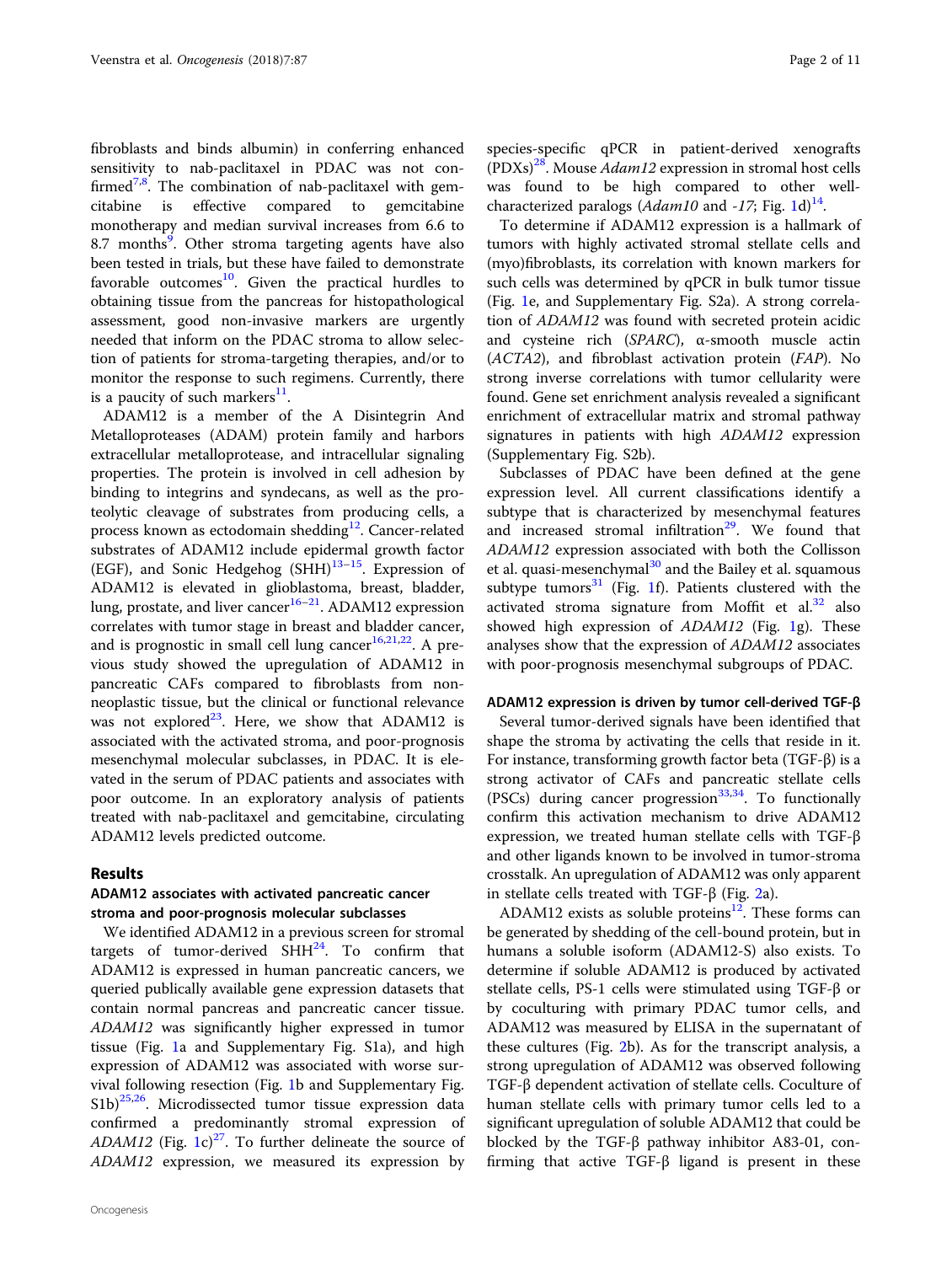<span id="page-2-0"></span>

Fig. 1 ADAM12 associates with activated pancreatic cancer stroma and poor-prognosis molecular subclasses. a Boxes indicate median with first and third quartiles of log2 transformed gene expression values from two U133 Plus 2.0 microarray datasets of pancreatic cancer patients comparing normal and tumor tissue. Badea et al. set (GSE15471),  $n = 36$  paired biopsies; Pei et al. set (GSE16515);  $n = 16$  (normal),  $n = 36$  (tumor).  $***p$  < 0.001, statistical testing was by two-tailed Student's t test. **b** Kaplan–Meier analysis of patients from the ICGC cohort, dichotomized for median ADAM12 expression<sup>[25](#page-9-0)</sup>. c Log2 transformed ADAM12 expression values from the Pilarksy et al. (E-MEXP-1121)<sup>27</sup> gene expression set obtained from microdissected pancreatic cancer tissue. \*p < 0.05, testing by two-tailed Student's t test. d Transcript levels for indicated Adam/ADAM paralogs relative to Gapdh/GAPDH were measured in xenografts by qPCR using mouse- or human-specific primers. Boxplots show data from 10 individual patient grafts. For each replicate sample measured by qPCR, a technical triplicate was used. Difference between groups was tested by ANOVA for both panels  $p$  < 0.0001. **e** Association of ADAM12 expression with stromal activation markers in the AMC patient cohort was measured by qRT-PCR,  $n = 15$ patients. Size of dots indicates tumor cellularity scored by a pathologist. f Patients from GSE17891 dataset were grouped by published PDAssigner subtype labels and log2 expression of ADAM12 and paralog ADAM10 is shown ( $n = 27$ ). Patients from GSE17891 were grouped by published PC class labels ( $n = 96$ ). Difference between groups was tested by ANOVA. **g** Patients were k-means clustered using the activated stroma gene set and ADAM12 and -10 expression is shown ( $n = 132$ ). Difference between groups was tested by ANOVA

cocultures and able to drive ADAM12 secretion in stromal cells $^{35}$ .

# ADAM12 is elevated in the serum of PDAC patients and predicts outcome after resection

Having established the association of ADAM12 with stromal activation and poor-prognosis molecular subclasses, we proceeded to evaluate ADAM12 as a noninvasive biomarker in PDAC. Patients diagnosed with PDAC before therapeutic intervention showed a significant elevation of serum ADAM12 compared to healthy individuals (Fig. [3a](#page-3-0)). The association of serum ADAM12 levels with clinical parameters was analyzed (Supplementary Table S1). Patients were dichotomized using

serum ADAM12 levels determined by receiver-operatorcharacteristics (ROC, for live-dead resected patients at time of analysis; 316 pg/ml). No correlations of serum ADAM12 with age, primary tumor size, and disease stage were found (Supplementary Table S2). High ADAM12 levels in the resected cohort associated with poor survival  $(HR = 2.07, p = 0.041)$ , as did high CA19-9 levels and high LNR (Table [1\)](#page-4-0). In a multivariate analysis no significant associations were found (Supplementary Table S3). The impact of serum ADAM12 on overall survival was analyzed by Kaplan–Meier analysis and log-rank test. We found that whereas serum ADAM12 did not significantly associate with survival in unresectable patients, in resected patients higher ADAM12 levels were strongly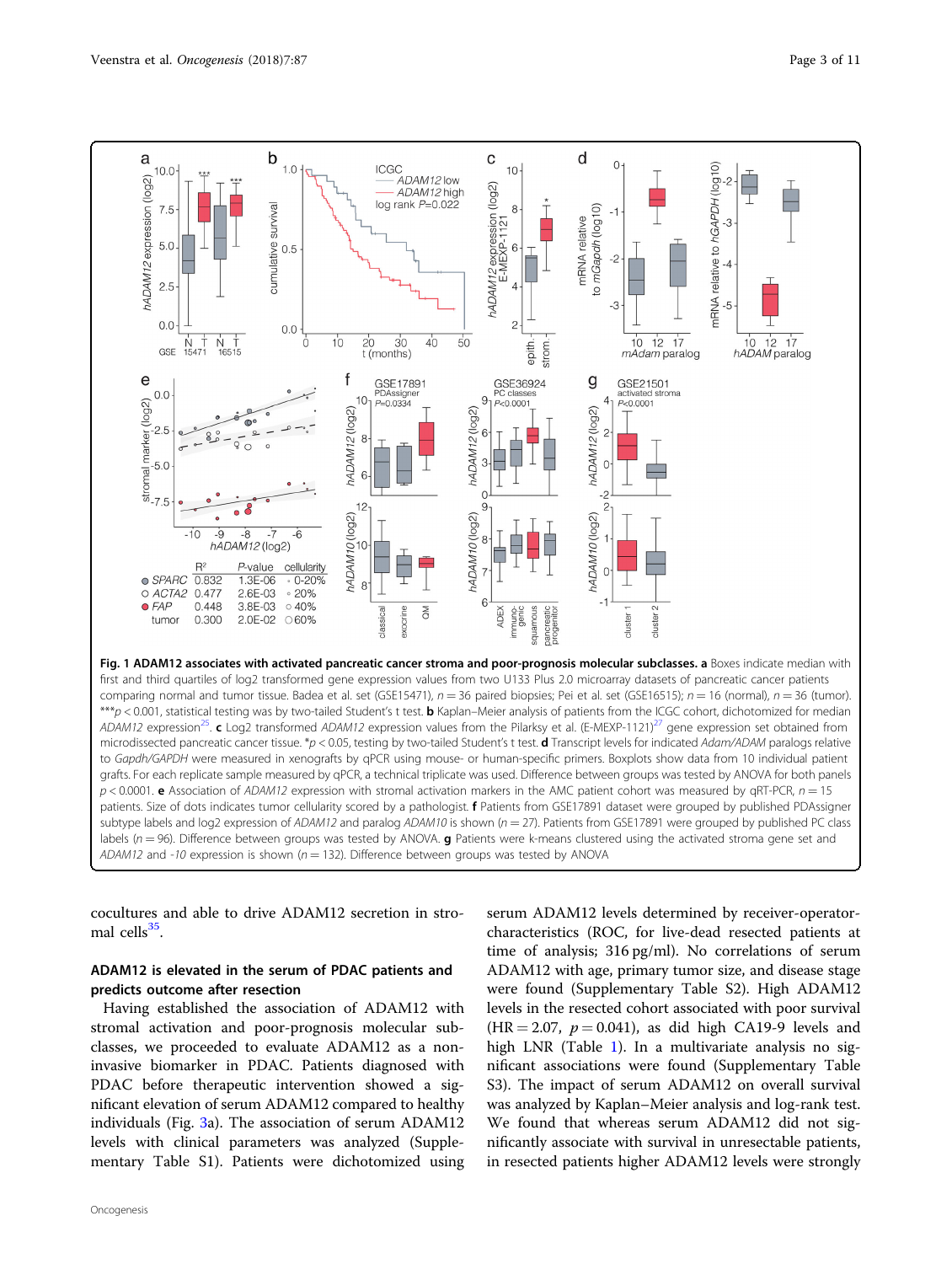<span id="page-3-0"></span>

subsequently treated with the indicated ligands for 48 h. Concentrations used: TGF-β, 5 ng/mL; TGF-β receptor I inhibitor A83-01, 1 µM; ShhN supernatant from 293T cells, 1:4; EGF, 50 ng/ml; bFGF, 10 ng/ml; HGF, 10 ng/ml; IL-1a, 10 ng/ml; IL-1β, 10 ng/ml. In addition to ADAM12, expression analysis of stromal activation marker genes ACTA and SPARC in response to TGF-β is shown. Two-tailed Student's t test comparing control vs. TGF-β, \*\*\*p < 0.001, \*\*p < 0.001.  $n = 6$ , across two separate experiments for control and TGF-b,  $n = 3$  in one experiment for other treatments. For each replicate sample measured by qPCR, a technical triplicate was used. Bars show mean ± SEM. b To ascertain that tumor cell-derived TGF-β drives ADAM12 expression, stellate cells were treated as for panel a, or cocultured with tumor cells of the 84 primary culture. Supernatant was harvested and cleared by centrifugation. Soluble ADAM12 levels were measured by ELISA. At least three replicates are shown, statistical testing was by twotailed Student's t test comparing control vs. TGF-β, and control vs. coculture, \*\*\*p < 0.001.  $n = 6$ , across two separate experiments for treatments,  $n =$ 3 in one experiment for coculture. For each replicate sample measured by qPCR, a technical triplicate was used. Bars show mean ± SEM



associated with shorter survival (Fig. 3b, c). It thus appears that activated stroma, as revealed by high serum ADAM12 levels, contributes to poor disease outcome when the tumor is at a resectable stage.

# ADAM12 levels predict favorable outcome in patients treated with nab-paclitaxel

The phase III MPACT trial showed survival benefit of nab-paclitaxel with gemcitabine compared to gemcitabine

in metastasized PDAC patients, and is relatively well tolerated. To determine if ADAM12 levels associate with response to nab-paclitaxel, we measured its levels in plasma samples from the MPACT cohort $9,36,37$ .

Baseline samples were measured and it was observed that the decreased sensitivity of detection in plasma (rather than serum) resulted in a considerable number of samples that had undetectable levels of ADAM12 as defined by  $2 \times$  standard deviation of the optical density of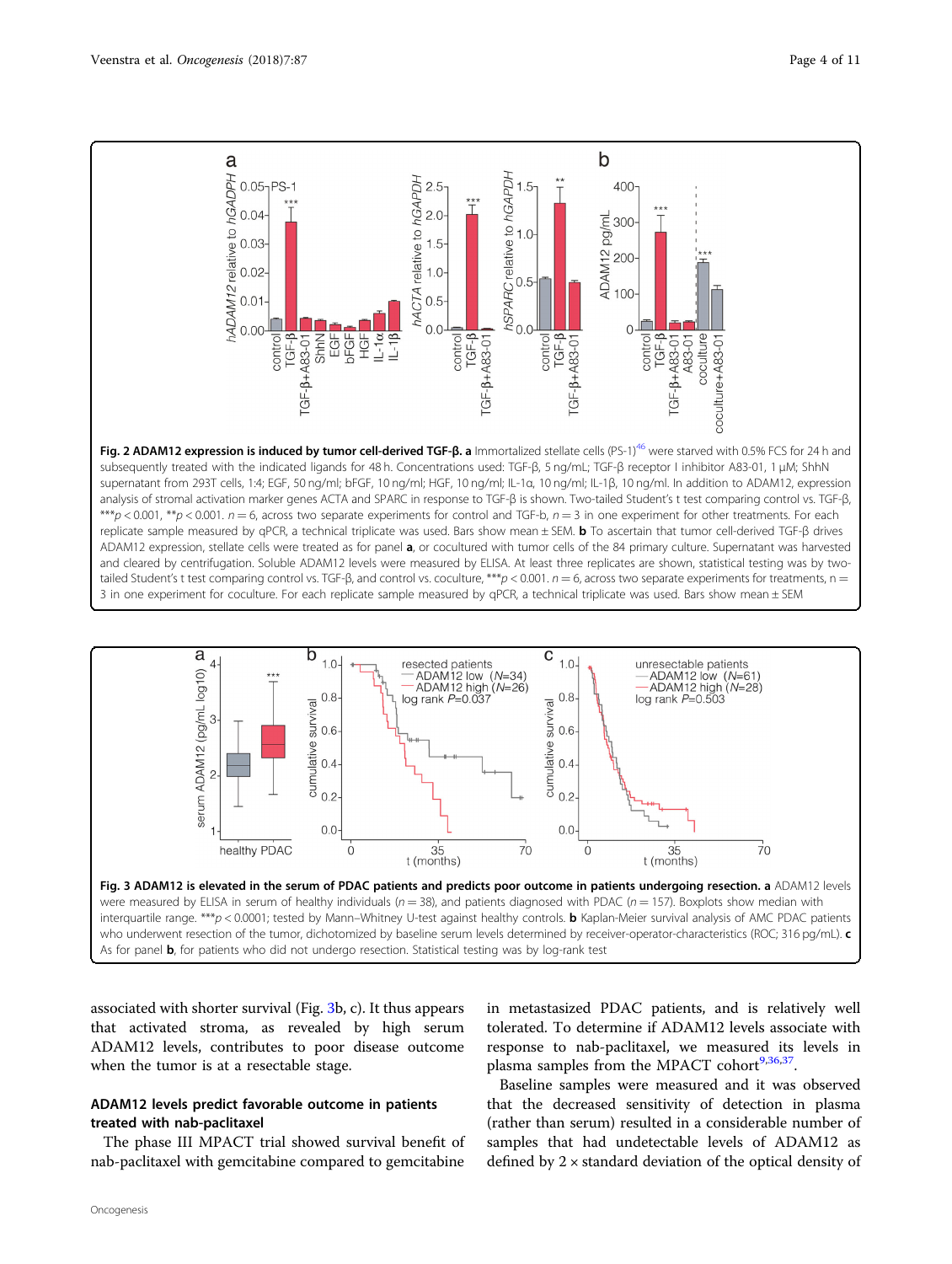| <b>Univariate</b> |               | Resected     |                |         | Unresectable |               |         |
|-------------------|---------------|--------------|----------------|---------|--------------|---------------|---------|
|                   |               | <b>HR</b>    | 95% CI         | p-value | <b>HR</b>    | 95% CI        | p-value |
| Age               |               | 1.01         | $0.97 - 1.04$  | 0.73    | 1.02         | $0.99 - 1.05$ | 0.203   |
| Gender            | Male          | $\mathbf{1}$ |                |         | 1            |               |         |
|                   | Female        | 0.64         | $0.31 - 1.32$  | 0.225   | 1.32         | $0.84 - 2.07$ | 0.236   |
| Stage             |               | $\mathbf{1}$ |                |         |              |               |         |
|                   | 11            | 2.37         | $0.56 - 10.01$ | 0.242   | 1            |               | 0.022   |
|                   | $\  \ $       | 2.14         | $0.41 - 11.12$ | 0.368   | 1.44         | $0.59 - 3.54$ | 0.424   |
|                   | $\mathsf{IV}$ | 3.86         | $0.35 - 42.93$ | 0.273   | 2.51         | $1.06 - 5.99$ | 0.038   |
| Tumor size        | $\leq 20$ mm  | $\mathbf{1}$ |                |         | 1            |               |         |
|                   | $>$ 20 mm     | 2.01         | $0.83 - 4.92$  | 0.124   | 25.36        | $0.37 - 1749$ | 0.134   |
| CA19-9            | Low           | 1            |                |         | 1            |               |         |
|                   | High          | 3.28         | $1.05 - 10.19$ | 0.04    | 2.11         | $1.21 - 3.69$ | 0.008   |
| <b>LNR</b>        |               | 7.49         | $1.61 - 34.89$ | 0.01    | n/a          | n/a           | n/a     |
| ADAM12            | Low           | $\mathbf{1}$ |                |         | 1            |               |         |
|                   | High          | 2.07         | $1.03 - 4.16$  | 0.041   | 0.67         | $0.41 - 1.10$ | 0.116   |

#### <span id="page-4-0"></span>Table 1 Cox proportional hazard regression model

Univariate analysis for overall survival in PDAC patients (resected  $N = 58$ ; unresectable  $N = 86$ ). Dichotomization of resected patients by CA19-9 was at 415 kU/L, by ADAM12 at 316 pg/mL. Dichotomization of unresectable patients by CA19-9 was at 354 kU/L. LNR lymph node ratio

blanks. Dichotomization of the MPACT cohort by this cutoff resulted in groups with similar size across treatment arms and baseline characteristics (Supplementary Table S4 and S5) but significantly worse survival for patients with detectable ADAM12 (Supplementary Fig. S3a). Univariate Cox regression revealed a HR of 1.41 (1.10–1.81 95% CI;  $p = 0.0062$ ) for detectable ADAM12 (Supplementary Table S6) in this cohort.

When the trial arms were analyzed separately, ADAM12 levels did not significantly associate with survival in patients that received gemcitabine monotherapy (Fig. [4](#page-5-0)a, dashed lines,  $p = 0.2543$ ). Conversely, in patients that received nab-paclitaxel with gemcitabine, undetectable plasma ADAM12 strongly associated with favorable outcome (solid lines,  $p = 0.0046$ ). Patients with undetectable ADAM12 showed a median survival benefit of over 4.0 months from the addition of nab-paclitaxel to gemcitabine, as compared to a benefit of 1.9 months for patients with detectable ADAM12. Baseline ADAM12 levels were significantly associated with outcome in a multivariate model including KPS, and treatment as factors (Supplementary Table S7). Inclusion of CA19.9 in the model yielded a non-significant association of ADAM12 with survival.

Next, we determined the predictive power of the change in ADAM12 levels during treatment from cycle 1, day 1 (baseline) to cycle 2, day 1 (follow-up) samples (Supplementary Table S4b, baseline characteristics in

Oncogenesis

Supplementary Table S5b). A reduction in ADAM12 levels is likely to be caused by a diminished stromal activation, or a reduced tumor load. Indeed, a reduction in plasma ADAM12 associated with improved survival (Supplementary Fig. S3b). Importantly, these associations were all driven by the favorable outcome of patients with reduced (OS 11.2 m) or repeatedly undetectable (OS 14.4 m) ADAM12 in the nab-paclitaxel with gemcitabinetreated trial arm, as compared to the increased levels (OS 8.3) of ADAM12 (Fig. [4b](#page-5-0), c). Although statistical significance was not reached in the gemcitabine arm, the rank ordering of the groups defined by change in ADAM12 levels on treatment was the same in both arms of the trial. In the poorest-outcome group (in which ADAM12 became detectable or increased at cycle 2), the overall survival was numerically superior at 8.3 months in the nab-paclitaxel with gemcitabine arm as compared to the monotherapy arm at 6.9 months. Thus, our results do not indicate an absence of treatment benefit from nabpaclitaxel in the patients with high or increased ADAM12.

In conclusion, we established that ADAM12 is a serumborne proxy for the stromal activation of pancreatic cancers, and that its levels associate with poor disease outcome. A low level of or decrease in ADAM12 is associated with improved survival in patients treated with nab-paclitaxel and gemcitabine, and could possibly be used to stratify patients in future trials using this or other treatment combinations.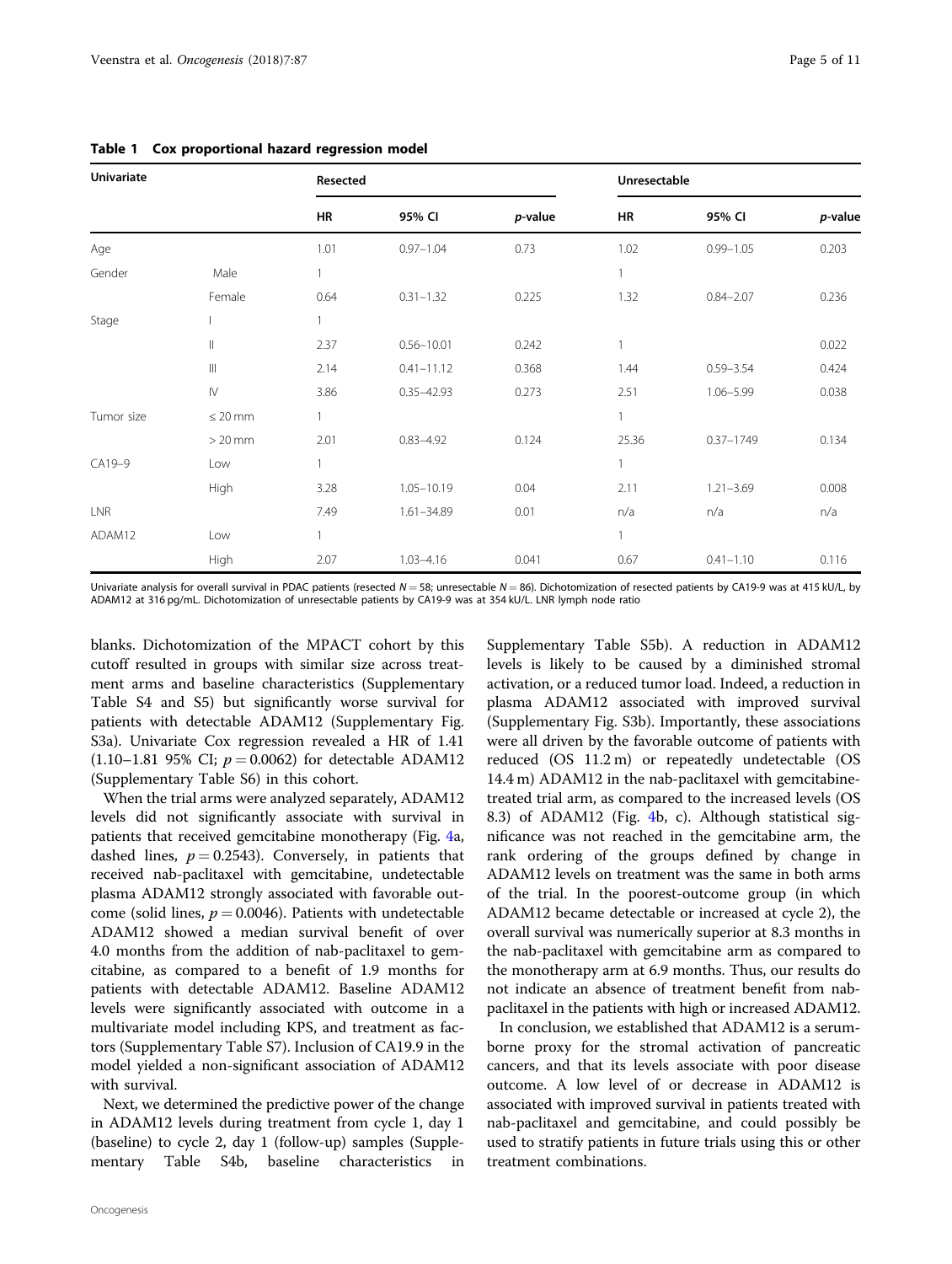<span id="page-5-0"></span>

samples from the MPACT cohort were analyzed for ADAM12 and patients were dichotomized for ADAM12 levels above or below detection (2× SD of blanks). Patients in the arm receiving gemcitabine monotherapy are indicated by dashed lines. Numbers in parentheses indicate number of patients in the group (n), and median survival for that group (OS). Analysis of patients in the arm receiving gemcitabine and nab-paclitaxel is shown with solid lines. **b** Baseline (cycle 1, day 1) and follow-up (cycle 2, day 1) samples were measured and fold change was calculated. Samples with undetectable ADAM12 levels at both baseline and follow-up did not show a fold change and are indicated by the red line. Patients in the arm receiving gemcitabine monotherapy are shown. c As for panel b, analysis of patients in the arm receiving gemcitabine and nab-paclitaxel. Statistical testing in all panels was by log-rank test

## **Discussion**

PDAC is characterized by an abundance of activated stroma that harbors both tumor promoting, as well as suppressive properties  $38-40$  $38-40$  $38-40$ . Here, analysis of gene expression data, patient-derived xenografts and co-culture experiments identified ADAM12 as a circulating marker for activated stroma and tumors of poor-prognosis molecular subclasses. In patients with resectable disease, high ADAM12 levels predicted inferior survival outcomes. This could imply that ADAM12 is not a general stromal activation marker, but that there are very specific biological programs affected by this protein. Known roles for stromal ADAM12 are manifold: the well characterized function of ADAM12 as a sheddase of growth factor receptor ligands such as EGF can provide a nurturing environment for tumor cells $41,42$ . Furthermore, ADAM12 has been shown to participate in matrix remodeling by cleavage of extracellular matrix proteins, suggesting involvement in cancer invasion and metastasis forma- $\text{tion}^{21}$  $\text{tion}^{21}$  $\text{tion}^{21}$ . Further studies, similar to ones performed for breast and prostate cancer, are needed to elucidate the functional contributions of ADAM12 to pancreatic cancer.

In metastatic PDAC patients treated with gemcitabine, ADAM12 was not associated with survival. However, low ADAM12 levels did predict response to treatment in the cohort of patients treated with nab-paclitaxel and gemcitabine. This suggests that the supportive role of the stroma in the metastases predominates, to induce resistance to cytotoxic treatment. In this case, low ADAM12 levels identify lesions that are more sensitive to cytotoxic treatment. Clearly, such an effect becomes more apparent in effective treatment regimens, such as nab-paclitaxel with gemcitabine. Future studies are needed to show that ADAM12 retains its predictive power for other effective cytotoxic treatment regimens, such as FOLFIRINO $X^{43}$  $X^{43}$  $X^{43}$ .

Alternatively, it could be argued that the stromatargeting properties of nab-paclitaxel explain why low ADAM12 predicts favorable outcome of nab-paclitaxel and gemcitabine. Nab-paclitaxel is accepted to have at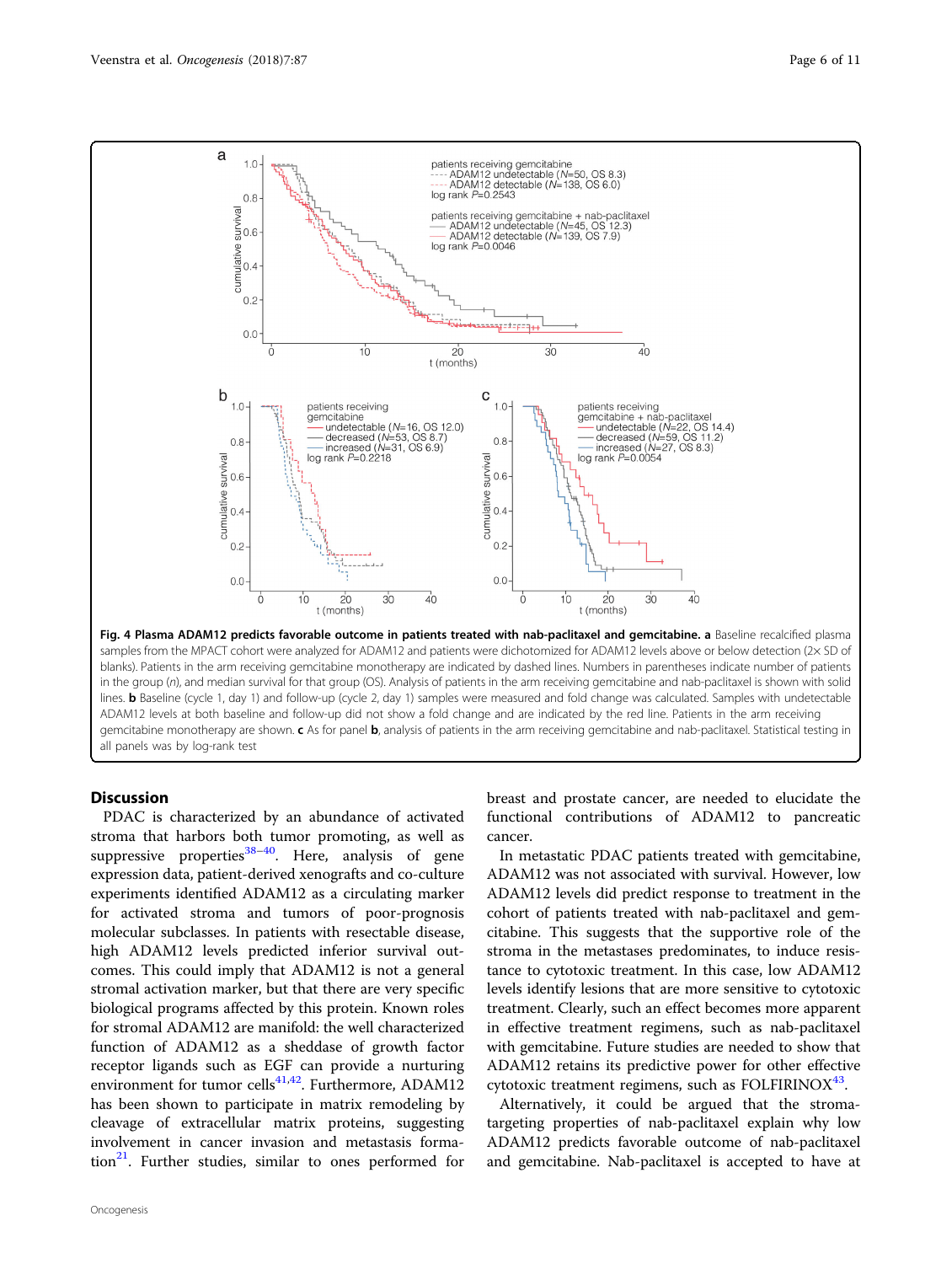least some degree of specificity for the stroma: the conjugation to albumin has been suspected to increase taxane concentration at sites of high SPARC (an albumin receptor) expression such as stromal (myo)fibroblasts<sup>6</sup>. In tumors with relatively few activated stromal cells, nabpaclitaxel will therefore be able to effectively eradicate the vast majority of the stroma, whereas in tumors with highly abundant stroma, the ablation is only partial and not effective in the long term.

One limitation of the current study is the exploratory, retrospective nature of this analysis. The MPACT trial was not statistically powered to test the interaction between serum markers such as ADAM12 and treatment groups. Furthermore, it is possible that the predictive value of ADAM12 as inferred from the differences in response to treatment is a result of the longer survival of patients receiving nab-paclitaxel with gemcitabine. Moreover, it should be noted that other biomarker discovery studies have not yet yielded applicable markers. For instance the initially suspected role for SPARC in conferring enhanced sensitivity to nab-paclitaxel in PDAC was not confirmed<sup>[7](#page-9-0),[8](#page-9-0)</sup>, and its expression did not correlate with response to nab-paclitaxel with gemcitabine. Decreased CA19-9 levels were initially described to associate with response rate in the experimental arm of the MPACT trial<sup>[37](#page-9-0)</sup>, and high baseline CA19.9 was associated with reduction in risk of death from the combi-nation treatment (gemcitabine with nab-paclitaxel)<sup>[9](#page-9-0)</sup>. However, in a follow-up analysis CA19-9 levels did not predict survival in the combination treatment  $arm<sup>36</sup>$ . Other studies have identified panels of serum-borne markers for PDAC stroma and correlated these to response in experimental models for, but so far, predictive value has not been assessed $^{11}$ .

Although the significant association of serum ADAM12 with outcome was not sustained in multivariate analysis of the MPACT samples when CA19-9 was included in our model, levels of ADAM12 were very strongly associated with favorable responses to nab-paclitaxel with gemcitabine suggesting that the analysis of a sufficiently large cohort could confirm predictive power. This will offer important possibilities for patient stratification. ADAM12, or similar blood-borne proxies for stromal activation could possibly be used to stratify patients in future trials with experimental stroma targeting agents, as well as for currently used (chemo)therapeutics. In summary, we have shown that ADAM12 expression in pancreatic cancer is indicative of highly activated stroma as well as poorprognosis mesenchymal subclasses of tumors. Systemic levels of ADAM12 were found to be strongly prognostic in resectable PDAC patients, and low ADAM12 levels were associated with improved survival in patients treated with nab-paclitaxel and gemcitabine. ADAM12, or similar blood-borne proxies for stromal activation could possibly be used to stratify patients in future trials with experimental stroma targeting agents, as well as for currently used (chemo)therapeutics. To definitively establish the predictive power of ADAM12 or similar proxies for stromal activation in solid cancers, we propose a prospective clinical trial, using the levels of such markeres as intervention to stratify patients for currently available (chemo)therapeutics, but also experimental stroma targeting agents.

# Materials and methods

# Collection of blood samples

In the AMC cohort, serum samples were obtained perioperatively from 60 patients undergoing resection, or before the start of treatment in case of unresectable patients ( $n = 89$ ). Clinicopathological data were obtained from medical records and included age, gender, tumor diameter, differentiation grade, lymph node ratio (positive lymph nodes/total number of lymph nodes examined), therapies received, and tumor-node-metastasis (TNM) staging. Collection of material was approved by the institute's ethics committee (IRB), and written informed consent was received from all participants (AMC METC  $2014\_181$ <sup>[28](#page-9-0)</sup>. Blood samples of 38 non-age matched healthy individuals without any indication of malignancy were collected as a control group. In the MPACT trial cohort, collection of plasma samples for biomarker development was optional and separate written consent was obtained for sample collection and biomarker analysis. The patients and methods of the MPACT trial have been described previously (trial registration number NCT00844649 $37$ . All patients provided infromed consent. In brief, patients were  $\geq 18$  years of age, had confirmed measurable metastatic adenocarcinoma of the pancreas, a Karnofsky performance status (KPS) of  $\geq$  70, and did not receive prior chemotherapy for metastatic disease. Patients were randomized 1:1 (stratified by performance status, presence of liver metastases, and region) to receive *nab*-paclitaxel 125 mg/m<sup>2</sup> plus gemcitabine  $1000 \text{ mg/m}^2$  on days 1, 8, and 15 of every 28 days or gemcitabine alone 1000 mg/m<sup>2</sup> on days 1, 8, 15, 22, 29, 36, and 43 in 56 days (cycle 1) and then on days 1, 8, and 15 of every 28 days (cycle  $\geq$  2). Treatment continued until disease progression or unacceptable toxicity.

# Establishment of patient-derived xenografts and primary cell lines

Collection of tumor material was approved by the institute's ethics committee in accordance with the Declaration of Helsinki (AMC METC 2014\_181). Written informed consent was received from all participants<sup>28</sup>. All PDAC patients treated in the Academic Medical Center were diagnosed by pathology or cytology. Specimens were processed and inspected according to national and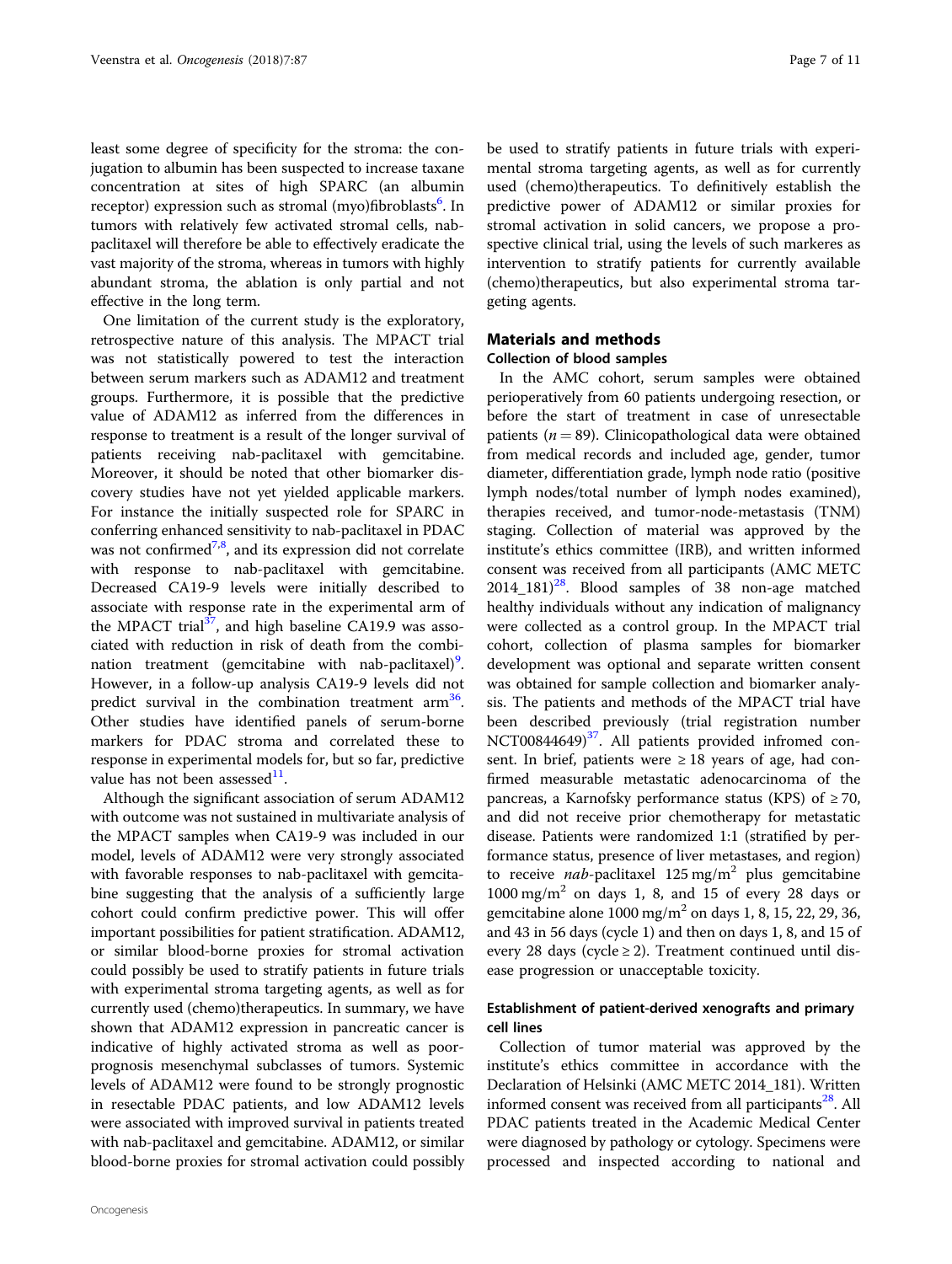international guidelines. An experienced pathologist performed microscopic assessment. Final diagnosis was set in accordance with the WHO classification, and the pTNM classification of malignant tumors. Freshly excised tumor pieces (approximately  $3 \times 3 \times 3$  mm) originating from the primary tumor or liver metastasis were washed several times in PBS containing 10 µg/ml gentamycin (Lonza, Basel, Switzerland) and 1% penicillin-streptamycin. Pieces were grafted subcutaneously into the flank of immunocompromised NOD.Cg-Prkdcscid Il2rgtm1Wjl/SzJ (NSG) mice (JAX 005557) with Matrigel (BD, Franklin Lakes, NJ). Both sexes were used, and ages ranged up to 9 months. Animals were bred and maintained at the local animal facility according to the pertinent legislation, and ethical approval was obtained for all procedures (DTB/ LEX102348). After outgrowth to a size of ~500 mm<sup>3</sup>, tumors were harvested and passaged, and/or used to establish in vitro cultures. For this, harvested xenografts were minced with a scalpel blade, placed in IMDM with 8% FBS and collagenase IV (0.5 mg/ml, Sigma-Aldrich, St. Louis, MO) and incubated at 37 °C for 60 min with vortexing every 15 min. The dissociated suspension was passed through a 70 µm cell strainer, washed with culture medium and grown in IMDM containing 8% FBS and 50 µM β-mercaptoethanol. During the first 5–10 passages, cultures contained colonies of human epithelial cells and a layer of murine fibroblasts. A culture without epithelial component, as confirmed by flow cytometry using an anti-EPCAM antibody (DAKO, F0860 at 1:100), was used for stimulation experiments. STR profiling was performed to confirm donor-cell line matching (August 2017). For transcript analysis, all eligible and available xenografts were analyzed. Randomization and blinding did not apply. Xenografts were excluded if histopathological assessment did not confirm diagnosis of PDAC.

#### RNA isolation and quantitative real-time PCR

Small pieces of PDX tumor were homogenized using an Ultra-Turrax tissue homogenizer T8 (IKA-Werke, Staufen im Breisgau, Germany) in 1 ml of Trizol (Thermo-Fisher). Primary cells were lysed in Trizol and RNA isolation was performed according to the manufacturer's protocol. Snap frozen patient tumor samples were embedded in Tissue-Tek OCT (Sakura FineTek, Japan) and 30 slices of 20 µm each were cut on a cryotome. Cut tissue was immersed in 1 ml of RNA Bee (Amsbio, Abingdon, United Kingdom), homogenized, and RNA isolation was performed according to manufacturer's protocol (Qiagen, Hilden, Germany). For tumor percentage scoring, a  $10 \mu m$  slice was kept before the tissue was cut in  $20 \mu m$  slices, and processed for H&E staining. Scoring of tumor percentage was performed by an

experienced pathologist. cDNA was synthesized using Superscript III (ThermoFisher) and random primers. Real-time quantitative RT-PCR was performed with SYBR green (Roche, Basel, Switzerland) on a Lightcycler LC480 II (Roche). Relative expression of genes was calculated using the comparative threshold cycle (Cp) method and values were normalized to reference gene GAPDH/ Gapdh. Primer sequences are: hGAPDH Fw 5′ gaaggtgaaggtcggagtc 3′; hGAPDH Rv 5′ tggaagatggtgatgggatt 3′; hADAM10 Fw 5' ttcgatgcaaatcaaccaga 3'; hADAM10 Rv 5′ ttccttcccttgcacagtct 3′; hADAM12 Fw 5′ tttccaccaccctctcagac 3'; hADAM12 Rv 5' gcctctgaaactctcggttg 3'; hADAM17 Fw 5' gggaacatgaggcagtctct 3'; hADAM17 Rv 5′ accgaatgctgctggatatt 3′; hACTA2 Fw 5′ caaagccggccttacagag 3'; hACTA2 Rv 5' agcccagccaagcactg 3'; hFAP Fw 5′ tcagtgtgagtgctctcattgtat 3′; hFAP Rv 5′ gctgtgcttgccttattggt 3'; hSPARC Fw 5' gaaagaagatccaggccctc 3′; hSPARC Rv 5′ cttcagactgcccggaga 3′; hKRT19 Fw 5' cctggagttctcaatggtgg 3'; hKRT19 Rv 5' ctagaggtgaagatccgcga 3′; mGapdh Fw 5′ ctcatgaccacagtccatgc 3'; mGapdh Rv 5' cacattgggggtaggaacac 3'; mAdam10 Fw 5' aagatggtgttgccgacagt 3'; mAdam10 Rv 5' tggtcctcatgtgagactgc 3'; mAdam12 Fw 5' gctttggaggaagcacagac 3′; mAdam12 Rv 5′ cgcatcaacgtcttcctttt 3′; mAdam17 Fw 5' gtacagcgtgaagtggcaga 3'; mAdam17 Rv 5′ gccccatctgtgttgattct 3′.

# Gene set enrichment analysis (GSEA) and expression analysis

Gene set enrichment analysis (v2.0.14) software was downloaded from the Broad Institute website ([http://](http://www.broadinstitute.org/gsea) [www.broadinstitute.org/gsea](http://www.broadinstitute.org/gsea)) and used according to the author's guidelines $44$ . Median ADAM12 expression was used to dichotomize samples. Gene set for the GO term 'extracellular matrix' was downloaded from the Molecular Signature Database (MSigDB; V4.0); the pancreatic stroma signature was published by Binkley et al. $45$  2000 phenotype permutations were used to determine significance of the enrichment score. Gene expression data were collected and processed for use in the AMC inhouse R2 Genomics Analysis and Visualization Platform: ([http://r2.amc.nl\)](http://r2.amc.nl). For visualization of gene expression, data were imported in R and plotted using ggplot2, or plotted in Graphpad Prism.

# Treatment of cultures

Stellate cells (from the Kocher lab<sup>[46](#page-10-0)</sup>) were seeded in 12well culture plates and upon reaching confluence, prestarved overnight in 0.5% FBS containing medium and treated for 24 h with 5 ng/ml recombinant human TGFβ1 (Peprotech, London, UK) in the presence or absence of 1 µM ALK4/5/7 inhibitor A83-01 (Tocris Bioscience,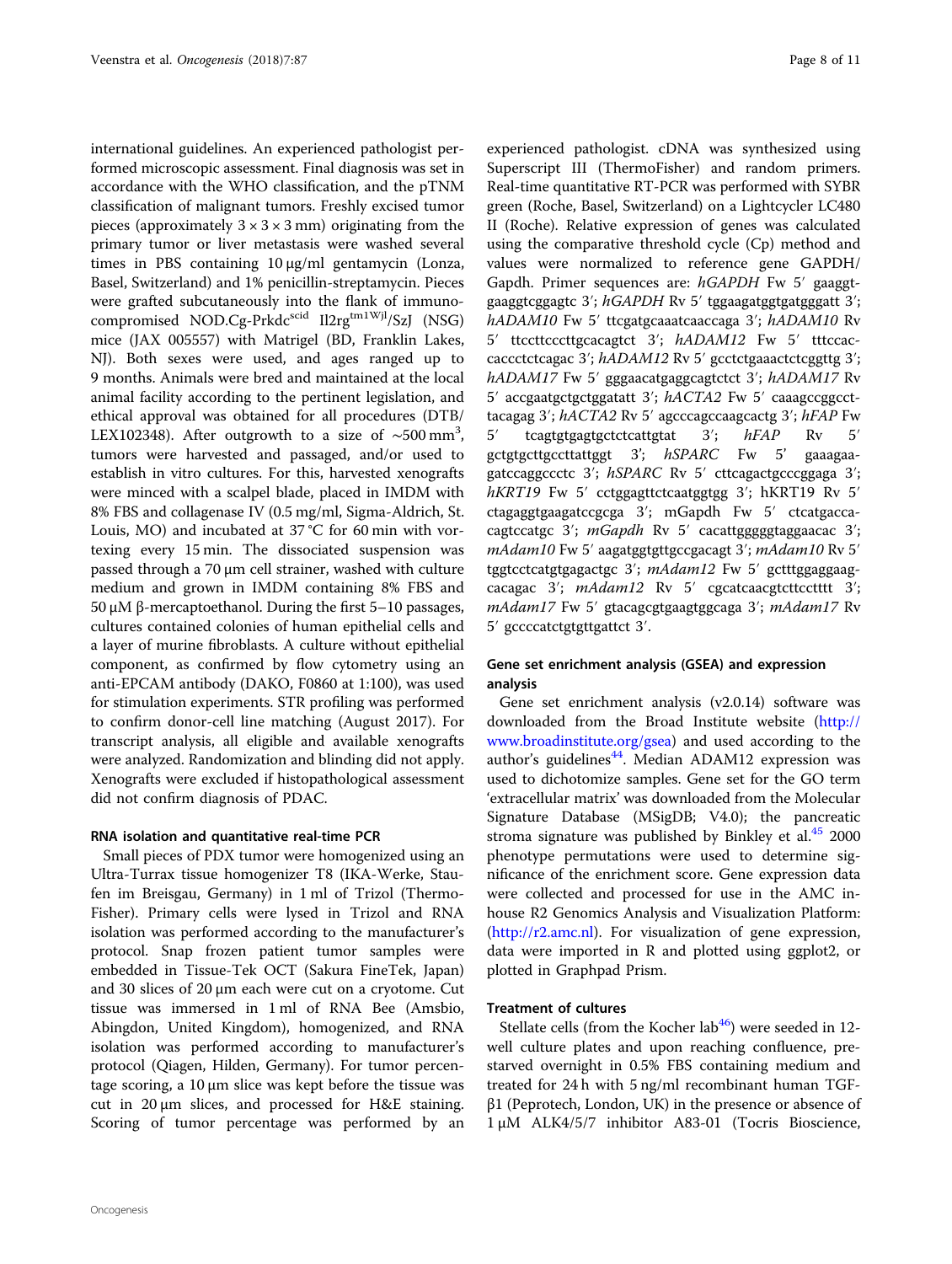Bristol, UK). ShhN supernatant from 293T cells was added 1:4, EGF was used at 50 ng/ml, bFGF, 10 ng/ml; HGF 10 ng/ml; IL-1α, 10 ng/ml; IL-1β, 10 ng/ml. Treatment was not randomized between plate wells, and experiments were not blinded. Cultures were STR authenticated (June 2016), and tested for mycoplasma monthly.

#### ELISA analysis of serum samples (AMC cohort)

For the reporting on association of ADAM12 levels with prognosis, the pertinent guidelines were considered $47$ . Serum was obtained by centrifugation of blood for 10 min at room temperature at 1300 × g, and storage at  $-80^{\circ}$ C until analysis. ADAM12 levels were determined using the human ADAM12 DuoSet ELISA kit (R&D Systems, Minneapolis, MN), according to manufacturer's recommendations. Briefly, after coating the 96-well plates (Greiner Nunc MaxiSorp, Kremsmünster, Austria) with capture antibody overnight at room temperature, blocking the plate with  $1\%$  BSA the following day,  $80 \mu l$  of serum samples were added. After incubation for two hours at room temperature and mild washing steps, samples were incubated with biotinylated detection antibody for additional two hours followed by a 20 min incubation step with horse-radish peroxidase (HRP)-labeled streptavidin. Substrate was tetramethylbenzidine substrate solution (TMB), added for an additional 20 min. Absorbance was measured at 450 nm and 570 nm with a microplate reader (BioTek Synergy BioTek, Winooski, VT) after addition of  $1 M H<sub>2</sub> SO<sub>4</sub>$  stop solution. For wavelength correction, 570 nm readings were subtracted from the 450 nm values before further analysis. The technician performing the analysis was blinded for survival time. Randomization did not apply.

## ELISA analysis of plasma samples (MPACT cohort)

MPACT trial blood samples were collected in EDTA tubes to chelate calcium and prevent blood clotting, and storage at −80 °C until analysis. To allow the analysis of these plasma samples using the ADAM12 DuoSet ELISA, recalcification was required. Hundred microliters of EDTA plasma was complemented with  $12 \text{ mM }$  CaCl<sub>2</sub> (final concentration) and incubated overnight at 4 °C. The following day, clots were removed manually and  $50 \mu l$ sample was used for the assay. The ELISA was performed as for the serum samples. Analysis was blinded to the technician performing the ELISA, who was unaware of the trial arm the samples were from. Sensitivity of the assay was reduced compared to measurement in serum by a factor of 0.44, explaining why in the MPACT cohort, the lowest quartile was composed of samples that had undetectable plasma ADAM12. Measurement of ADAM12 in matched serum and plasma samples revealed high correlation ( $R^2 = 0.9971$ , *p*-value:  $2.0 \times 10^{-6}$ ,  $n = 6$ ).

#### **Statistics**

Student's t-tests were performed using GraphPad Prism 5 software (GraphPad, La Jolla, CA). R was used for linear regression analysis of gene expression. All tests were twosided and  $p < 0.05$  was considered statistically significant. Variance was assumed to be similar between compared groups. Adjustments for multiple comparisons were applied for gene correlations across the genome (FDR). For the cell culture experiments, no sample size calculation was performed. For the AMC cohort patient data, SPSS package 24 (IBM Analytics, Armonk, NY) was used for Chi-square testing, Mann–Whitney U test, Spearman's rank correlation, Cox proportional hazard regression modeling, Kaplan–Meier survival analysis, and logrank test. Patients who died within 30 days after operation were excluded from survival analysis as these likely did not succumb to cancer  $(n = 5)$ . Otherwise, all eligible samples were measured and no power calculation was performed. Cox proportional hazard regression was used for univariate and multivariate analyses to investigate the correlation of OS with ADAM12 and potential prognostic factors.

For the MPACT cohort, baseline ADAM12 values were categorized into undetectable (0) and detectable (> 0). The fold change of ADAM12 at cycle 2, day 1 (C2D1) from baseline (cycle 1, day 1; C1D1) was calculated by the results at C2D1 divided by the value at C1D1. These were then assigned to three groups (0: both values below detection limit; < 1 if levels decreased, >1 if values increased). Descriptive statistics summary of demographics and baseline characteristics were performed. Correlation of ADAM12 groups with categorical variables was tested using CMH statistics or Cochran-Armitage Trend Test statistics, or one-way ANOVA for continuous variables. All eligible samples were measured and no power calculation was performed. Overall survival was analyzed using Kaplan–Meier method and log-rank test. SAS 9.2 (SAS Institute Inc., Cary, NC) was used for all statistical analyses in the MPACT study.

#### Acknowledgements

We thank Tom van Leusden for technical assistance, and all patients for participating. This work was supported by KWF Dutch Cancer Society (UVA 2012–5607 and UVA 2013–5932).

#### Author details

<sup>1</sup> Amsterdam UMC, University of Amsterdam, LEXOR, Center for Experimental and Molecular Medicine, Cancer Center Amsterdam, Amsterdam, Netherlands. 2 Oncode Institute, Meibergdreef 9, 1105AZ Amsterdam, Netherlands. <sup>3</sup> Amsterdam UMC, University of Amsterdam, Department of Surgery, Cancer Center Amsterdam, Amsterdam, Netherlands. <sup>4</sup>Amsterdam UMC, University of Amsterdam, Department of Pathology, Cancer Center Amsterdam, Amsterdam, Netherlands. <sup>5</sup>Amsterdam UMC, University of Amsterdam, Department of Medical Oncology, Cancer Center Amsterdam, Amsterdam, Netherlands. 6 Wolfson Wohl Cancer Research Centre, Institute of Cancer Sciences, University of Glasgow, Glasgow, UK. <sup>7</sup>West of Scotland Pancreatic Unit, Glasgow Royal Infirmary, Glasgow, UK. <sup>8</sup>Centre for Tumour Biology, Barts Cancer Institute, Queen Mary University of London, London, UK. <sup>9</sup>Celgene Corporation, Summit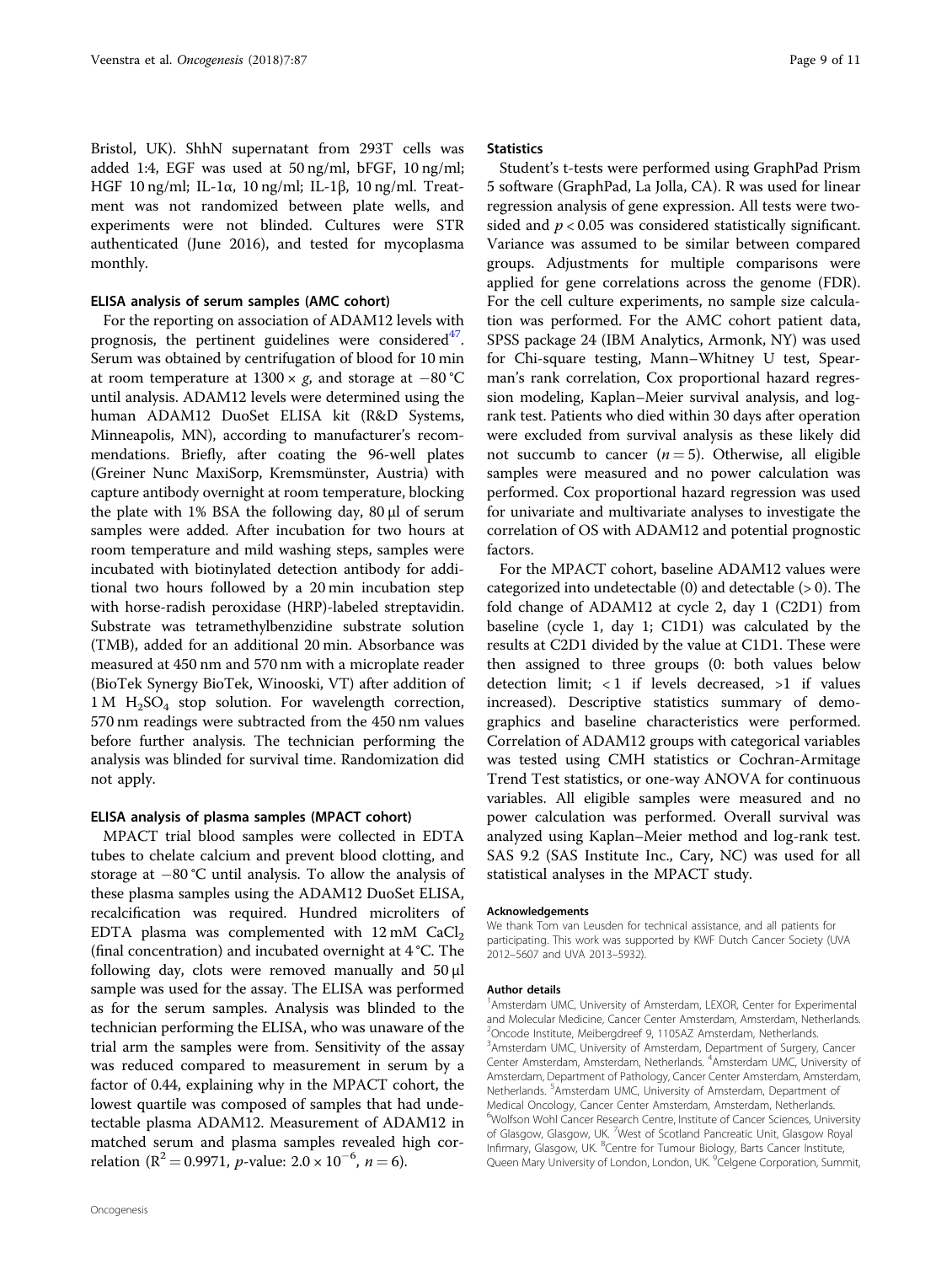<span id="page-9-0"></span>NJ, USA. <sup>10</sup>Present address: Biotech Research and Innovation Centre, University of Copenhagen, Copenhagen, Denmark

#### Conflict of interest

M.F.B. has received research funding from Celgene. H.W.L. has acted as a consultant for Celgene, Eli Lilly and Company, Nordic Pharma Group and Philips, has received research grants from, Amgen, Bayer Schering Pharma AG, Celgene, Eli Lilly and Company, GlaxoSmithKline Pharmaceuticals, Nordic Pharma Group, Philips, Roche Pharmaceuticals. D.W.P., R.J., and J.S.L. are Celgene employees. Other than Celgene, none were involved in drafting of the manuscript.

#### Publisher's note

Springer Nature remains neutral with regard to jurisdictional claims in published maps and institutional affiliations.

Supplementary Information accompanies this paper at ([https://doi.org/](https://doi.org/10.1038/s41389-018-0096-9) [10.1038/s41389-018-0096-9\)](https://doi.org/10.1038/s41389-018-0096-9).

#### Received: 24 August 2018 Revised: 9 October 2018 Accepted: 24 October 2018

Published online: 16 November 2018

#### References

- 1. Rahib, L. et al. Projecting cancer incidence and deaths to 2030: the unexpected burden of thyroid, liver, and pancreas cancers in the United States. Cancer Res. 74, 2913–2921 (2014).
- 2. Hidalgo, M. Pancreatic cancer. N. Engl. J. Med. 362, 1605-1617 (2010).
- Bachem, M. G. et al. Pancreatic carcinoma cells induce fibrosis by stimulating proliferation and matrix synthesis of stellate cells. Gastroenterology 128, 907–921 (2005).
- 4. Whatcott, C., Han, H., Posner, R. G. & Von Hoff, D. D. Tumor-stromal interactions in pancreatic cancer. Crit. Rev. Oncog. 18, 135-151 (2013).
- 5. Alvarez, R. et al. Stromal disrupting effects of nab-paclitaxel in pancreatic cancer. Br. J. Cancer 109, 926-933 (2013).
- 6. Desai, N., Trieu, V., Damascelli, B. & Soon-Shiong, P. SPARC expression correlates with tumor response to albumin-bound paclitaxel in head and neck cancer patients. Transl. Oncol. 2, 59-64 (2009).
- 7. Hidalgo, M. et al. SPARC expression did not predict efficacy of nab-paclitaxel plus gemcitabine or gemcitabine alone for metastatic pancreatic cancer in an exploratory analysis of the phase III MPACT trial. Clin. Cancer Res. 21, 4811–4818 (2016).
- 8. Neesse, A. et al. SPARC independent drug delivery and antitumour effects of nab-paclitaxel in genetically engineered mice. Gut 63, 974-983 (2014).
- 9. Von Hoff, D. D. et al. Increased survival in pancreatic cancer with nab-paclitaxel plus gemcitabine. N. Engl. J. Med. 369, 1691–1703 (2013).
- 10. Bijlsma, M. F. & van Laarhoven, H. W. The conflicting roles of tumor stroma in pancreatic cancer and their contribution to the failure of clinical trials: a systematic review and critical appraisal. Cancer Metastas-. Rev. 34, 97-114 (2015).
- 11. Resovi, A. et al. Soluble stroma-related biomarkers of pancreatic cancer. EMBO Mol. Med 10. e8741 (2018).
- 12. Kveiborg, M., Albrechtsen, R., Couchman, J. R. & Wewer, U. M. Cellular roles of ADAM12 in health and disease. Int. J. Biochem. Cell. Biol. 40, 1685–1702 (2008).
- 13. Asakura, M. et al. Cardiac hypertrophy is inhibited by antagonism of ADAM12 processing of HB-EGF: metalloproteinase inhibitors as a new therapy. Nat. Med. 8, 35–40 (2002).
- 14. Damhofer, H. et al. Blocking Hedgehog release from pancreatic cancer cells increases paracrine signaling potency. J. Cell Sci 128, 129-139 (2014).
- 15. Horiuchi, K. et al. Substrate selectivity of epidermal growth factor-receptor ligand sheddases and their regulation by phorbol esters and calcium influx. Mol. Biol. Cell. 18, 176–188 (2007).
- 16. Frohlich, C. et al. Molecular profiling of ADAM12 in human bladder cancer. Clin. Cancer Res.: Off. J. Am. Assoc. Cancer Res. 12, 7359–7368 (2006).
- 17. Kodama, T. et al. ADAM12 is selectively overexpressed in human glioblastomas and is associated with glioblastoma cell proliferation and shedding

of heparin-binding epidermal growth factor. Am. J. Pathol. 165, 1743–1753 (2004).

- 18. Le Pabic, H. et al. ADAM12 in human liver cancers: TGF-beta-regulated expression in stellate cells is associated with matrix remodeling. Hepatology 37, 1056–1066 (2003).
- 19. Peduto, L. et al. ADAM12 is highly expressed in carcinoma-associated stroma and is required for mouse prostate tumor progression. Oncogene 25, 5462–5466 (2006).
- 20. Rocks, N. et al. Expression of a disintegrin and metalloprotease (ADAM and ADAMTS) enzymes in human non-small-cell lung carcinomas (NSCLC). Br. J. Cancer **94**, 724-730 (2006).
- 21. Roy, R., Wewer, U. M., Zurakowski, D., Pories, S. E. & Moses, M. A. ADAM 12 cleaves extracellular matrix proteins and correlates with cancer status and stage. J. Biol. Chem. 279, 51323-51330 (2004).
- Shao, S. et al. ADAM-12 as a diagnostic marker for the proliferation, migration and invasion in patients with small cell lung cancer. PLoS One 9, e85936 (2014).
- 23. Yu, J. et al. Unlike pancreatic cancer cells pancreatic cancer associated fibroblasts display minimal gene induction after 5-aza-2'-deoxycytidine. PLoS One 7, e43456 (2012).
- 24. Damhofer, H. et al. Assessment of the stromal contribution to Sonic Hedgehog-dependent pancreatic adenocarcinoma. Mol. Oncol. 7, 1031–1042 (2013).
- 25. Perez-Mancera, P. A. et al. The deubiquitinase USP9X suppresses pancreatic ductal adenocarcinoma. Nature 486, 266-270 (2012).
- 26. Zhang, G. et al. Integration of metabolomics and transcriptomics revealed a fatty acid network exerting growth inhibitory effects in human pancreatic cancer. Clin. Cancer Res.: Off. J. Am. Assoc. Cancer Res. 19, 4983–4993 (2013).
- 27. Pilarsky, C. et al. Activation of Wnt signalling in stroma from pancreatic cancer identified by gene expression profiling. J. Cell. Mol. Med. 12(6B), 2823–2835  $(2008)$
- 28. Damhofer, H. et al. Establishment of patient-derived xenograft models and cell lines for malignancies of the upper gastrointestinal tract. J. Transl. Med. 13, 115 (2015).
- 29. Bijlsma, M. F., Sadanandam, A., Tan, P. & Vermeulen, L. Molecular subtypes in cancers of the gastrointestinal tract. Nat. Rev. 14, 333–342 (2017).
- 30. Collisson, E. A. et al. Subtypes of pancreatic ductal adenocarcinoma and their differing responses to therapy. Nat. Med. 17, 500–503 (2011).
- 31. Bailey, P. et al. Genomic analyses identify molecular subtypes of pancreatic cancer. Nature 531, 47–52 (2016).
- 32. Moffitt, R. A. et al. Virtual microdissection identifies distinct tumor- and stromaspecific subtypes of pancreatic ductal adenocarcinoma. Nat. Genet. 47, 1168–1178 (2015).
- 33. Apte, M. V. et al. Pancreatic stellate cells are activated by proinflammatory cytokines: implications for pancreatic fibrogenesis. Gut 44, 534-541 (1999).
- 34. Kordes, C., Brookmann, S., Haussinger, D. & Klonowski-Stumpe, H. Differential and synergistic effects of platelet-derived growth factor-BB and transforming growth factor-beta1 on activated pancreatic stellate cells. Pancreas 31, 156–167 (2005).
- 35. Tojo, M. et al. The ALK-5 inhibitor A-83-01 inhibits Smad signaling and epithelial-to-mesenchymal transition by transforming growth factor-beta. Cancer Sci. 96, 791–800 (2005).
- 36. Goldstein, D. et al. nab-Paclitaxel plus gemcitabine for metastatic pancreatic cancer: long-term survival from a phase III trial. J. Natl. Cancer. Inst 107, dju413 (2015).
- 37. Von Hoff, D. D. et al. Gemcitabine plus nab-paclitaxel is an active regimen in patients with advanced pancreatic cancer: a phase I/II trial. J. Clin. Oncol.: Off. J. Am. Soc. Clin. Oncol. 29, 4548-4554 (2011).
- 38. Lee, J. J. et al. Stromal response to Hedgehog signaling restrains pancreatic cancer progression. Proc. Natl Acad. Sci. USA. 111, E3091–E3100 (2014).
- 39. Ozdemir, B. C. et al. Depletion of carcinoma-associated fibroblasts and fibrosis induces immunosuppression and accelerates pancreas cancer with reduced survival. Cancer Cell. **25**, 719-734 (2014).
- Rhim, A. D. et al. Stromal elements act to restrain, rather than support, pancreatic ductal adenocarcinoma. Cancer Cell. 25, 735–747 (2014).
- 41. Ardito, C. M. et al. EGF receptor is required for KRAS-induced pancreatic tumorigenesis. Cancer Cell. 22, 304–317 (2012).
- 42. Yamanaka, Y. et al. Coexpression of epidermal growth factor receptor and ligands in human pancreatic cancer is associated with enhanced tumor aggressiveness. Anticancer Res. 13, 565–569 (1993).